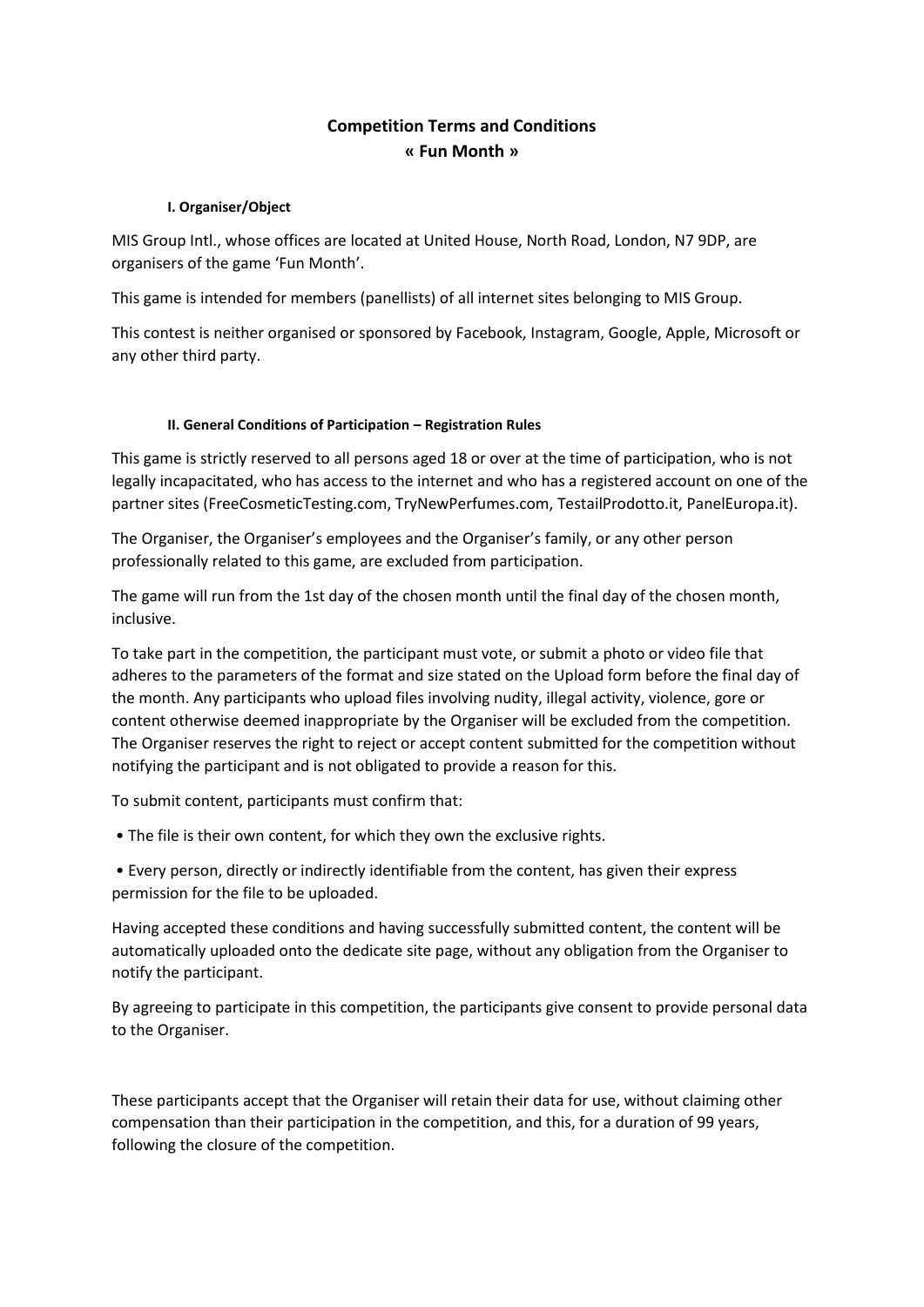One single content submission is allowed per member (measured by name and address) during the competition.

Multiple entries by professional groups, consumer groups or third parties will not be counted, or will not be accepted.

The Organiser reserves the right to verify the accuracy of the data provided by the participant, any participant found to not comply with the terms and conditions of the competition will be excluded Competition Terms and Conditions 'Fun Month' from the competition and will not be granted any prize.

The Organiser reserves the right to exclude any participant who has supplied a false identity, false address, attempted to cheat or generally contravened one or more provisions laid out in these terms and conditions.

MIS Group and their representatives will not be held responsible for any late, incomplete, or lost entries for technical reasons or other reasons.

Any participation, in a form other than that provided for in the present rules, will not be taken into account, and will be considered as void, and will not give rise to any refund of connection fees.

#### **III. Presentation of the prizes and designation of the winner**

The closing date of the game will be the final day of the chosen month.

The three winners will be those whose content has received the most number of votes, in order of how many votes has been received, and who have fulfilled the following conditions:

- Has submitted content deemed original and appropriate by the Organiser.
- Has received votes from genuine and validated members of the partner sites.
- Has an account with one of the partner sites of this game (Section II).
- Has fulfilled all the conditions laid out in these terms.

The final votes will be counted from midnight (GMT) on the final day of the month.

Winners with the same amount of points will then be chosen at random. The first-place winner will be awarded a prize of 100 £, the second-place winner will be awarded a prize of £50 and the third place to tenth place winners will be awarded a prize of £10.

Each prize will be sent via cheque, gift voucher, banker transfer or PayPal, at the winner's discretion. The winners will be notified by email and announced on the Facebook page of the partner sites and on the dedicated page on the partner sites.

No one can earn more than the planned monetary amount or prize.

Any exchange of other monetary amounts or prizes in any way is excluded.

The elements that make up the voting process are not covered by any guarantee and cannot be exchanged or returned.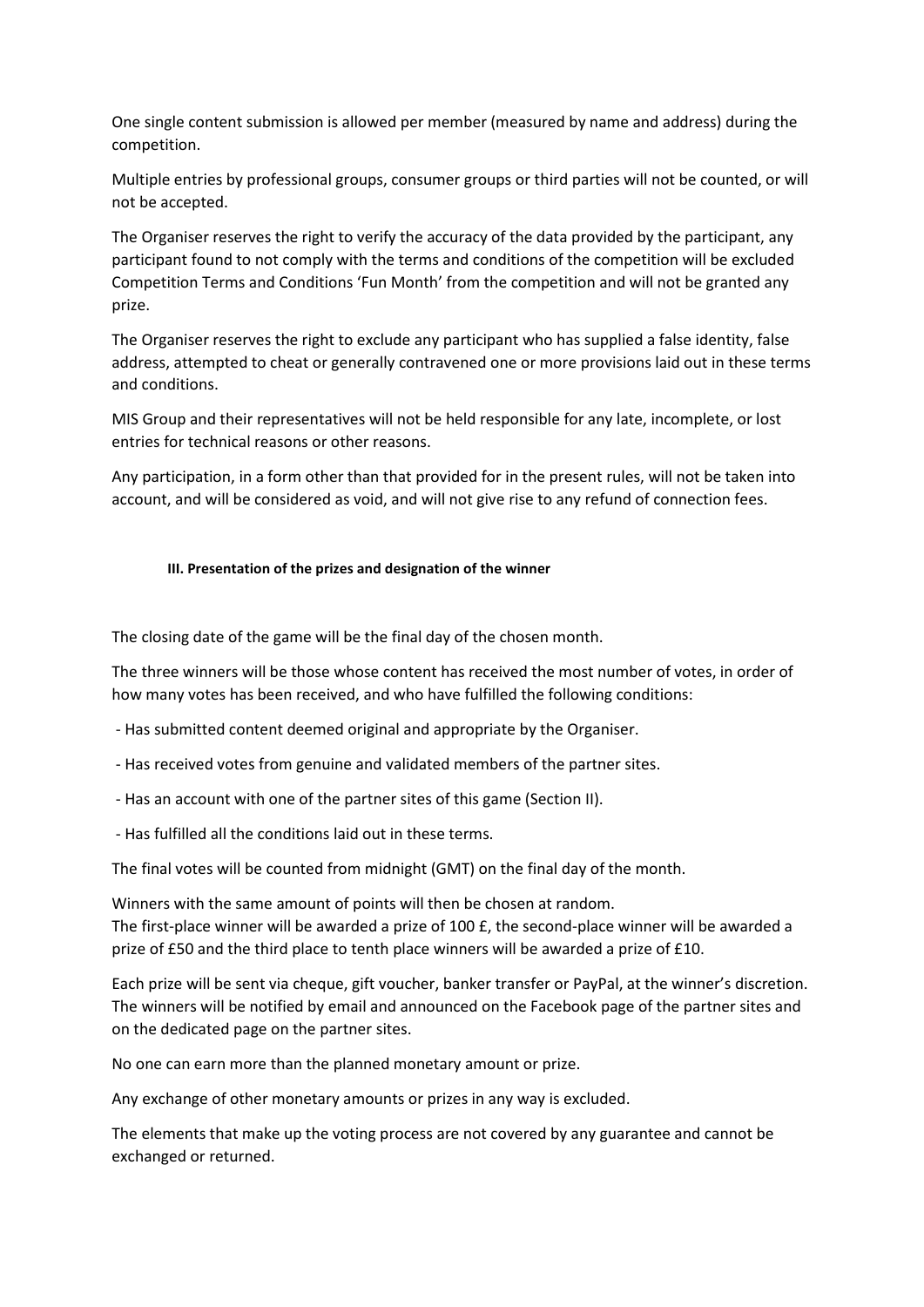If the winner is unable to use or claim his/her prize for any reason whatsoever, he/she will lose the benefit thereof and the Organiser may dispose of the prize at the Organiser's sole discretion without any responsibility towards the winner.

# **IV. General provisions**

Participation in the game implies the express and unreserved acceptance of the present rules in all stipulations, the rules of professional conduct in force, as well as the laws and regulations applicable to games in force in your country.

Participants agree to refrain from implementing or seeking to implement any method of participation that is not strictly in accordance with the principles of the game and these terms and conditions.

The Organiser reserves the right to disqualify any participant who alters the operation of the game or who violates the official rules.

The Organiser reserves the right to pursue anyone who attempts to defraud or hinder the smoothrunning of this competition and to conduction any verification checks for compliance with these rules, including to rule out any participant who has contravened any of these conditions or attempted fraud.

It is agreed that the data stored in the Organiser's information databases have probative force in all disputes regarding the identity data of the participants, as well as the information resulting from the processing of files related to the competition.

These terms and conditions are available free of charge and upon request from the Organiser, MIS Group, or from the partner sites of the competition.

Winners agree to participate in related advertising accompanying or resulting from the competition, without additional compensation.

The winners therefore authorise, free of charge, the Organiser to use, for a period of 99 years from the date of closure of the competition, the data provided for this competition, in any public promotions related to the competition, without being provided with any additional compensation other than the prize won.

The sale, transfer or exchange of the prize is strictly prohibited.

Any attempt to sell, pass on or exchange the prize will result in its withdrawal by the Organiser and its cancellation.

To the maximum extent permitted by law, the Organiser cannot be held responsible for any loss or damage caused by factors related to this competition.

The winner participates in this game at his/her own risk and the Organiser declines all responsibility with respect to the prize draws.